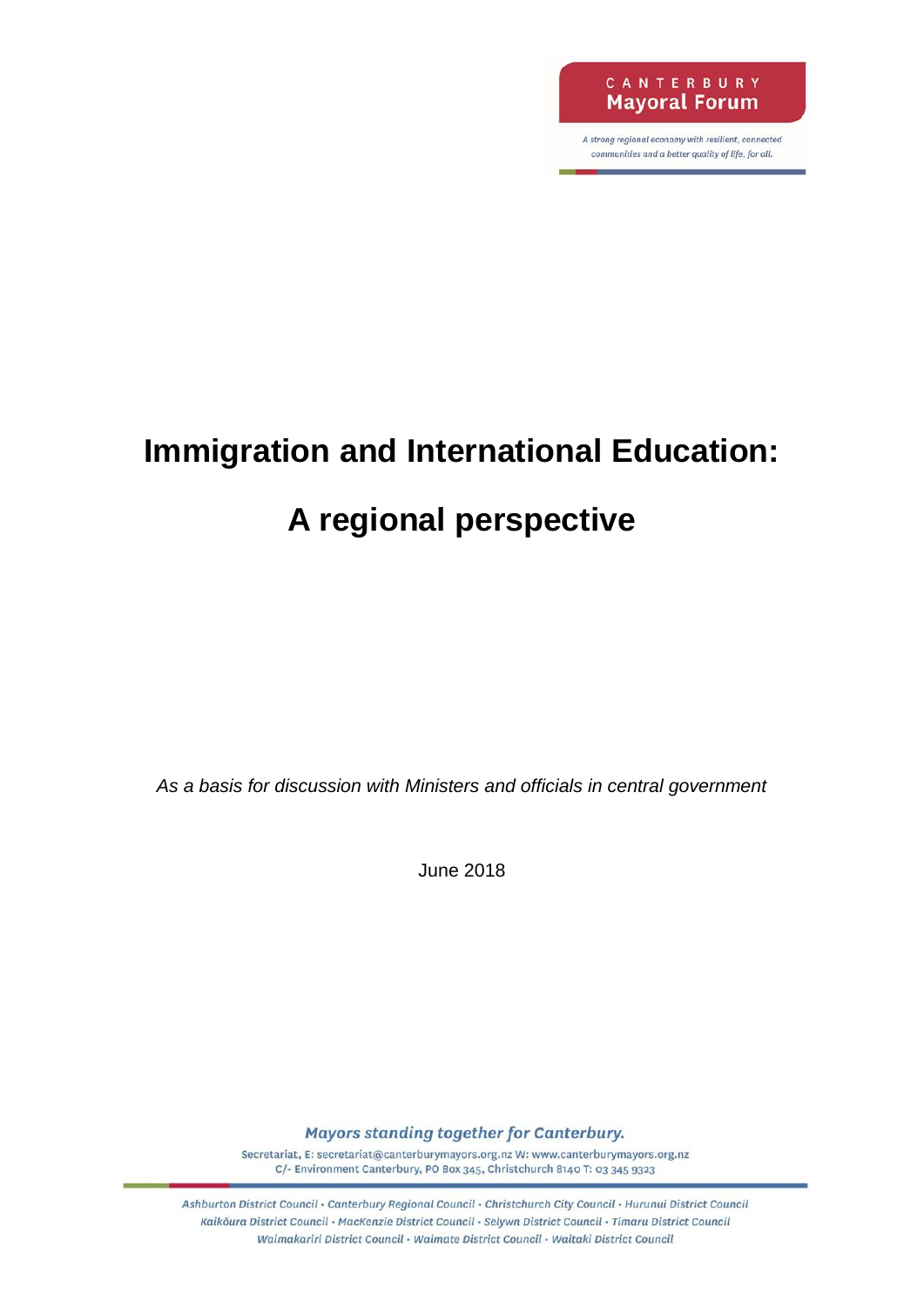# **Contents**

| 2. |                                                              |  |
|----|--------------------------------------------------------------|--|
| 3. |                                                              |  |
| 4. |                                                              |  |
| 5. |                                                              |  |
| 6. |                                                              |  |
|    |                                                              |  |
|    |                                                              |  |
|    |                                                              |  |
|    |                                                              |  |
|    | Canterbury Regional Economic Development Strategy (CREDS) 15 |  |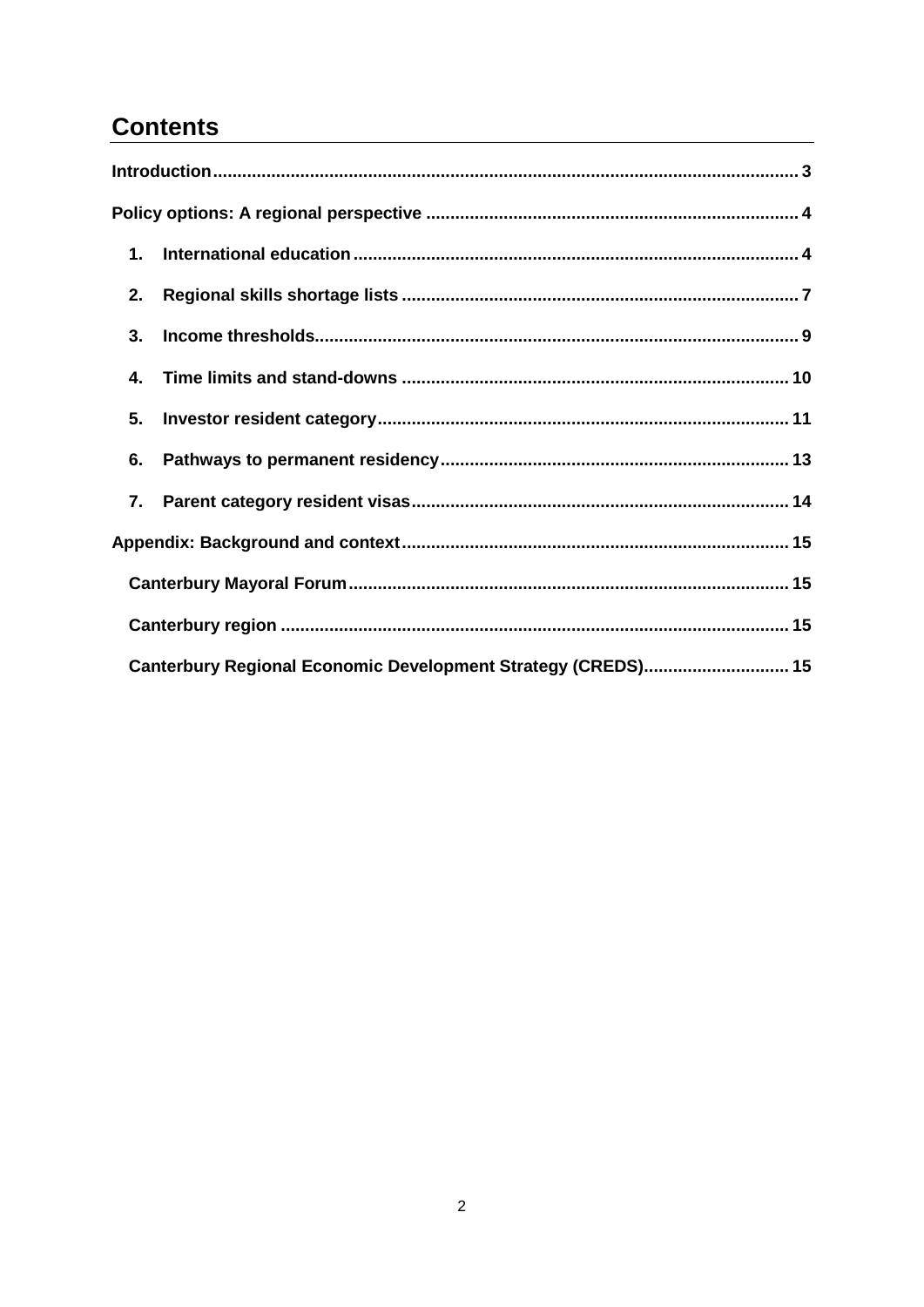# <span id="page-2-0"></span>**Introduction**

- 1. This discussion paper is a contribution from **regional New Zealand** to the development of central government policies on immigration and international education.
- 2. **We are not proposing special policies for Canterbury.** Rather, as New Zealand's largest region by land area and second-largest by population, we are advocating for policies that will work for regional New Zealand (particularly the South Island), as well as for the country as a whole.
- 3. The paper proposes seven areas for policy development, and seeks to demonstrate that regionally appropriate policy settings are in the national long-term interest:
	- 3.1. International education
	- 3.2. Regional skills shortage lists
	- 3.3. Income thresholds
	- 3.4. Time limits and stand-downs
	- 3.5. Investor resident category
	- 3.6. Pathways to permanent residency
	- 3.7. Parent category resident visas.
- 4. The paper has been prepared by the Canterbury Mayoral Forum, with the Canterbury Employers' Chamber of Commerce and ChristchurchNZ, and in consultation with tertiary education providers. An appendix (pp 15–20) provides background and context on what is at stake for us, why we care, and alignment with our regional development strategy and priority actions for the local government term, 2017–19.
- 5. We offer the paper as a contribution to the policy development process, and we seek opportunities to discuss it with central government officials, and with the Minister of Education and the Minister of Immigration.

franchetel

<span id="page-2-1"></span>Lianne Dalziel Mayor, Christchurch City Chair, Canterbury Mayoral Forum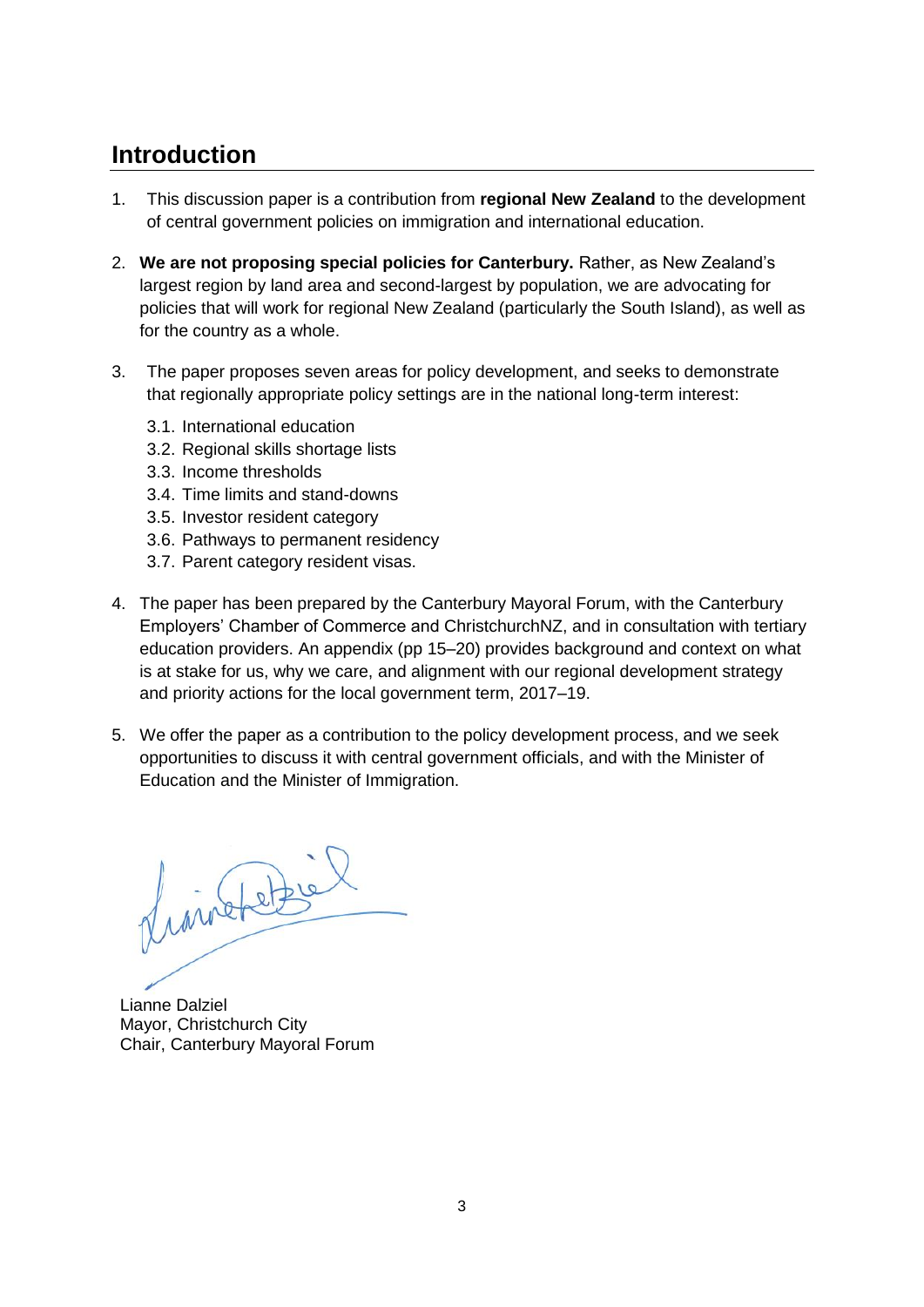# **Policy options: A regional perspective**

# <span id="page-3-0"></span>**1. International education**

## **Current policy settings**

Fee-paying international students require:

- an offer of place or confirmation of enrolment from an approved provider
- evidence of sufficient funds to pay fees and living costs while in New Zealand.

Foreign-government supported international students require:

- evidence that their fees will be paid by a foreign government loan or scholarship
- an offer of place for confirmation of enrolment from an approved provider
- evidence that the loan or scholarship covers living costs while in New Zealand.

Pathway Student Visas require:

- an offer of place from an approved Pathway education provider
- the full cost of the first course/year, and evidence of ability to pay for further courses/years.

International students on a Student Visa may be able to work part-time, up to 20 hours per week, and full-time during scheduled holidays. The most common requirements for a Study+Work Visa are:

- the study programme is for at least two years
- the study leads to a New Zealand qualification that gains points under the Skilled Migrant Category
- taking an English language course that meets conditions approved by Immigration New Zealand.

### **Government policies**

Labour Party 2017 election policy:

- stop issuing student visas for courses below a bachelor's degree which are not independently assessed by the TEC and NZQA to be of high quality
- remove the ability to work for international students in low-level courses except where the work is approved as part of their study
- limit the *Post Study Work Visa – Open* after graduating from a course of study in New Zealand to those who have studied at Bachelor-level or higher.

Labour-NZ First Coalition Agreement:

- ensure work visas issued reflect genuine skills shortages and cut down on low quality international education courses
- take serious action on migrant exploitation, particularly of international students.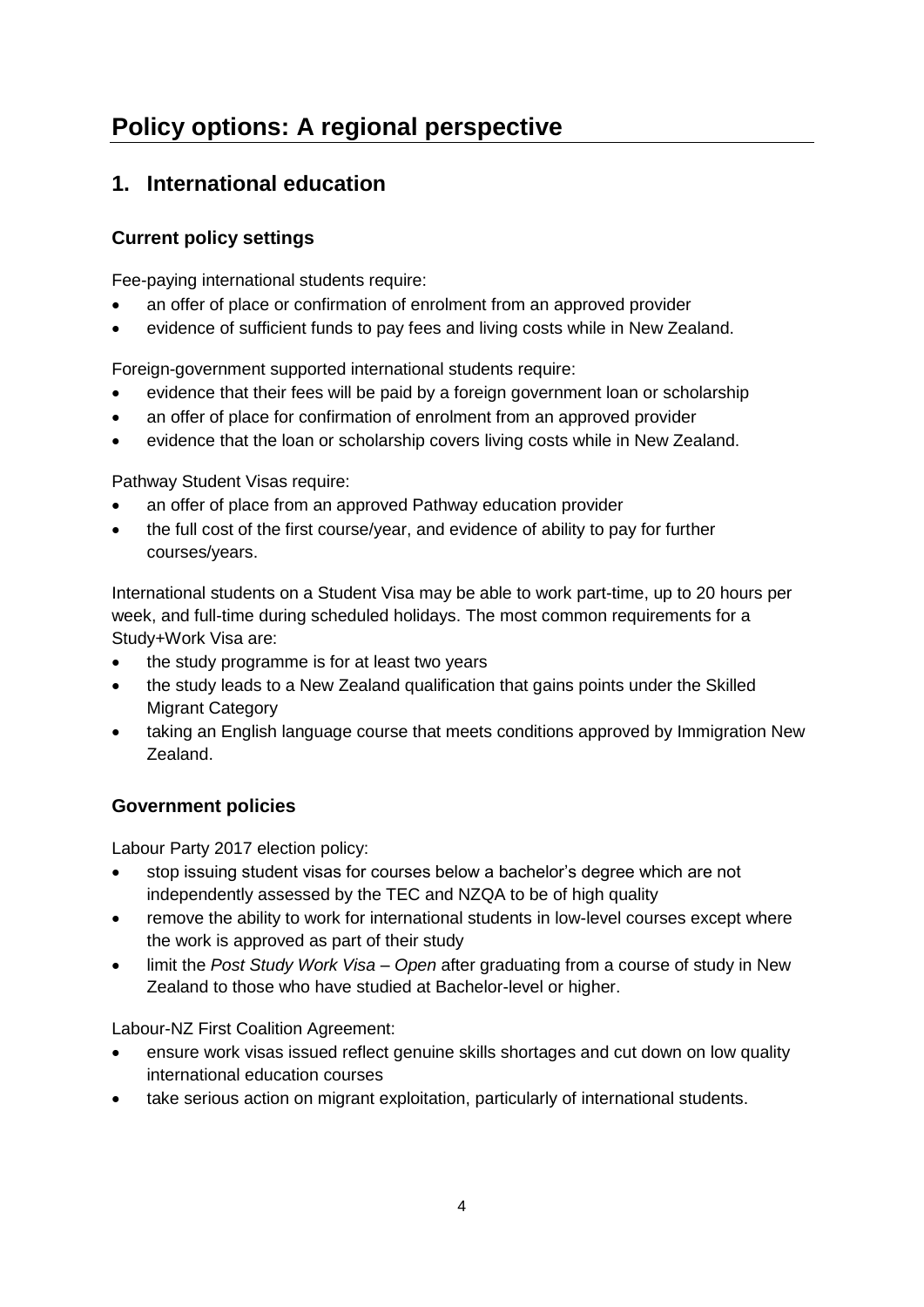We note the changes proposed for international student post-study work rights on 2 June 2018, and we plan to develop a regional submission on the consultation document by 29 June.

# **Regional proposals**

- Canterbury's Mayors support strong quality regulation that enforces standards in both education and employment, but immigration policy is the wrong tool to address quality and regulatory compliance issues:
	- o quality education provision and demonstrating employment outcomes is an issue for NZQA and TEC
	- o workplace exploitation is a matter for the labour inspectorate.
- Distinguish carefully between the *quality* and *level* of education: a qualification at a level below Level 7 is not necessarily low quality or of low value.
- Continue offering opportunities for international students to work while studying:
	- o *applied learning* is particularly important in vocational and professional courses (at Ara Institute, for example, every student does a 600-hour project in their third year)
	- $\circ$  existing regulation and advice about the funds students must bring with them is probably inadequate to support them without working.
- Continue offering opportunities for international students to stay and work in New Zealand after studying, particularly those looking to stay in regions with skills shortages – and align post-study work rights with regional skills shortages.

# **Rationale / evidence<sup>1</sup>**

- International education is a key contributor to New Zealand's global connectivity especially important given our geographical isolation and distance from markets.
- In 2016, there were 11,428 students in Canterbury from 72 different countries, bringing a total economic value add to the region of \$310m. Our strategic target is to double the number of students and increase the economic value add to \$1b by 2025.
- According to current city and industry investment in destination marketing, for every \$1 spent there is an economic value add to the region of \$23.
- International education is New Zealand's fourth largest export earner, and supports 30,000 national and 5,000 regional high value jobs.
- Around one-third of students at Lincoln University are international students their ability to study here is critical to the sustainability of New Zealand's specialist landbased university.
- The average student spends \$43,000 per year. This includes tourism spending during vacations.
- 60% of all fee-paying students are visited by a friend or family each year, usually during the shoulder seasons, which aligns well with the CREDS visitor strategy objective of addressing seasonality, as also Tourism New Zealand and Tourism Industry Aotearoa strategic priorities.
	- o These visitors spend on average \$3,600 per visit, significantly more than the average spend per visit for visitors Visiting Friends and Relatives (VFR).

-

Source: ChristchurchNZ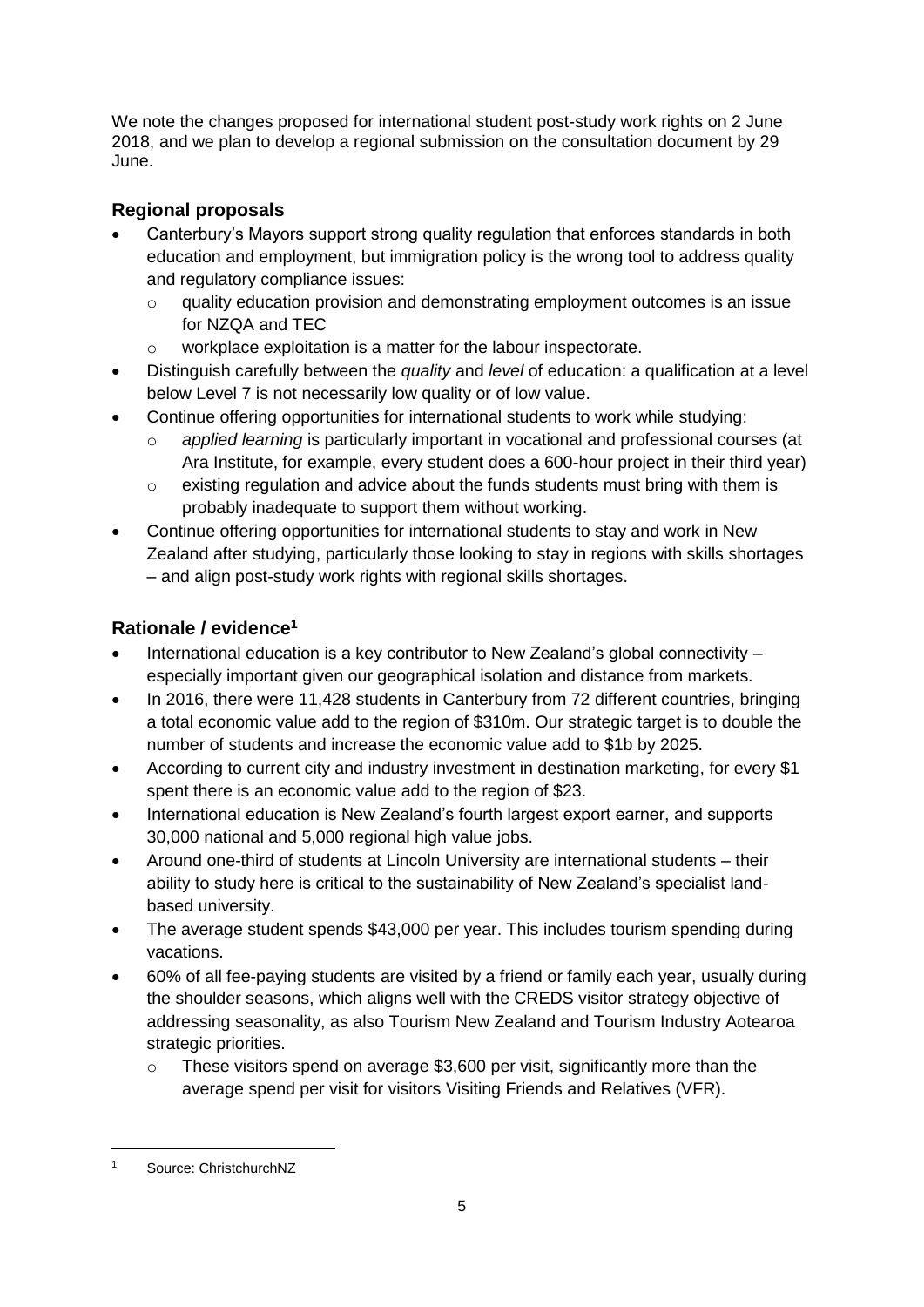- o In Canterbury, with 4,728 extra VFR arrivals visiting tertiary full fee-paying students, the region benefits from a spend of around \$17m per year.
- Canterbury needs skilled workers, now and in the future.
	- o Up to 41% of our international graduates aspire and stay and work after they complete their study.
	- o Around 20% of full-fee paying international students gain permanent residency.
	- o 43% of skilled migrant category principal applicants were previously on a student visa in Canterbury.
- New Zealand is a 5<sup>th</sup> preference in the English-speaking international education market.
	- o Any change to immigration policy will give students the impression that New Zealand is closing the borders.
	- o Students are not likely to read the fine print that only some work rights will be adjusted. Adjusting the post-study work visa will make all students nervous about investing in their education in New Zealand. Not all students stay, or want to stay, but if they are going to invest over \$150,000 in a degree, they want the option of gaining some work experience here.
	- o Even if the changes are only intended to impact on level 6 and under diplomas, they may also impact on higher diplomas and degree programmes, due to students' perceptions of the changes.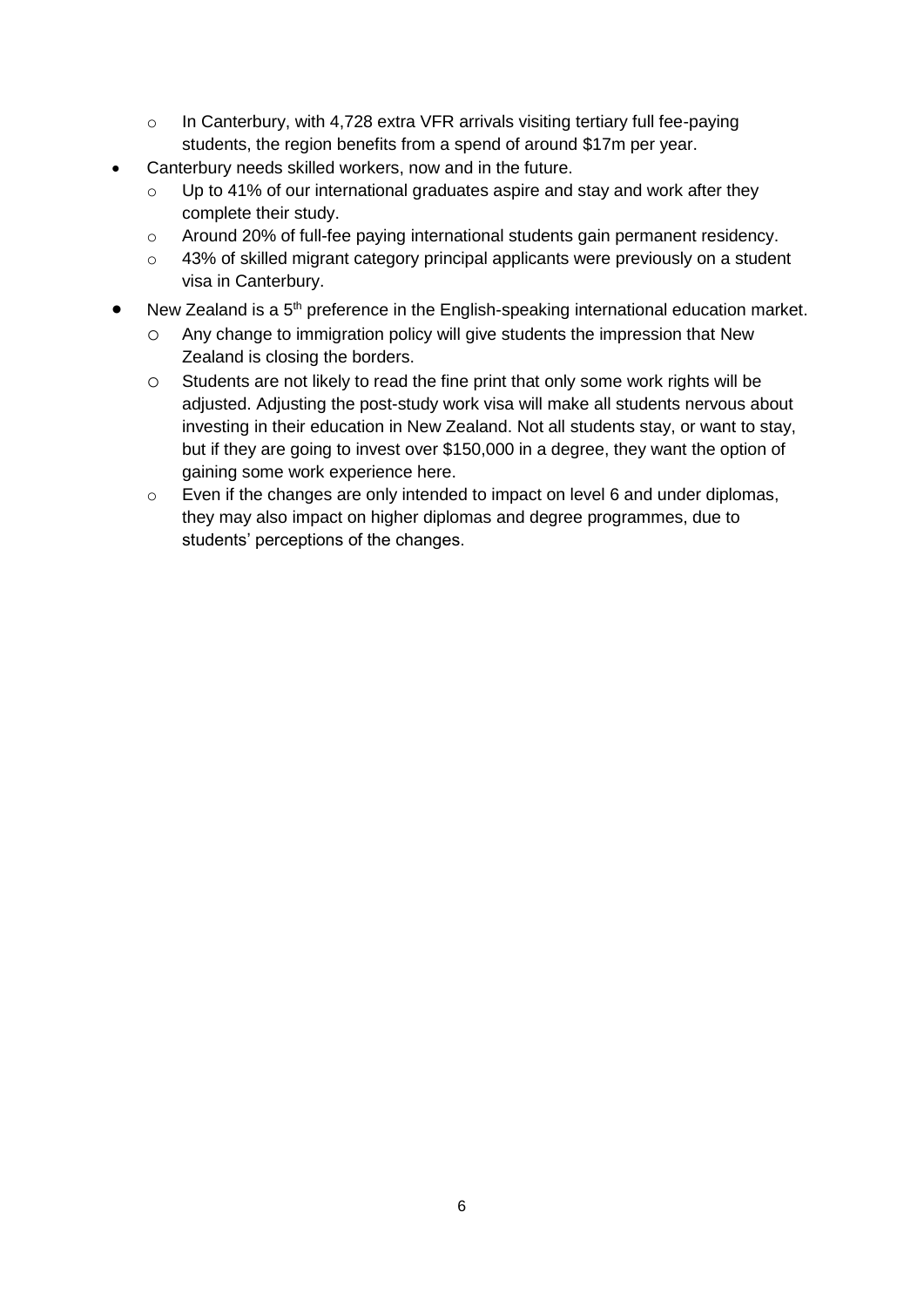# <span id="page-6-0"></span>**2. Regional skills shortage lists**

### **Current policy settings**

MBIE compiles and maintains three skill shortage lists:

- Long Term Skill Shortage List (updated annually)
- Immediate Skill Shortage List (updated annually)
- Canterbury Skill Shortage List (updated four monthly).

There is a South Island Contribution Work Visa (30 months) for people who hold an Essential Skills Work Visa and have been employed in the South Island for five years or more. It provides a pathway to residency for those who remain employed in the same industry and region. Applications are open only until 23 May 2018.

#### **Government policies**

Labour 2017 election policy:

- regionalise and rationalise skills shortage lists and ensure employers hire Kiwis first
- introduce a KiwiBuild visa, and an Exceptional Skills visa
- strengthen the Labour Market Test for work visas and for jobs outside of skills shortages lists, and issue visas only when a genuine effort has been made to find Kiwi workers
- encourage and support trades training.

NZ First 2017 election policy:

- focus on attracting highly skilled migrants and reduce numbers to around 10,000 p.a.
- develop strategies to encourage the regional dispersion of immigration to places other than Auckland and the main centres.

Labour-NZ First Coalition Agreement:

ensure work visas issued reflect genuine skills shortages.

#### **Regional proposals**

- develop regional skills and labour shortage lists
- improve the evidence base to inform updating of regional skill and labour shortage lists
- offer incentives to migrants to settle in the regions; e.g. extra points, variable regional income thresholds and/or work visas conditional on residence outside Auckland
- consider retaining the South Island Contribution Work Visa.

## **Rationale / evidence**

The Canterbury Skill Shortage List was introduced to support earthquake rebuild and recovery, and it has worked well without adverse unintended consequences.

We need to understand the labour market at sub-regional levels. Regional labour market data is predominantly derived from surveys, so disaggregation to TA-level is problematic. While Canterbury as a region had an unemployment rate of 3.5% in the March 2018 quarter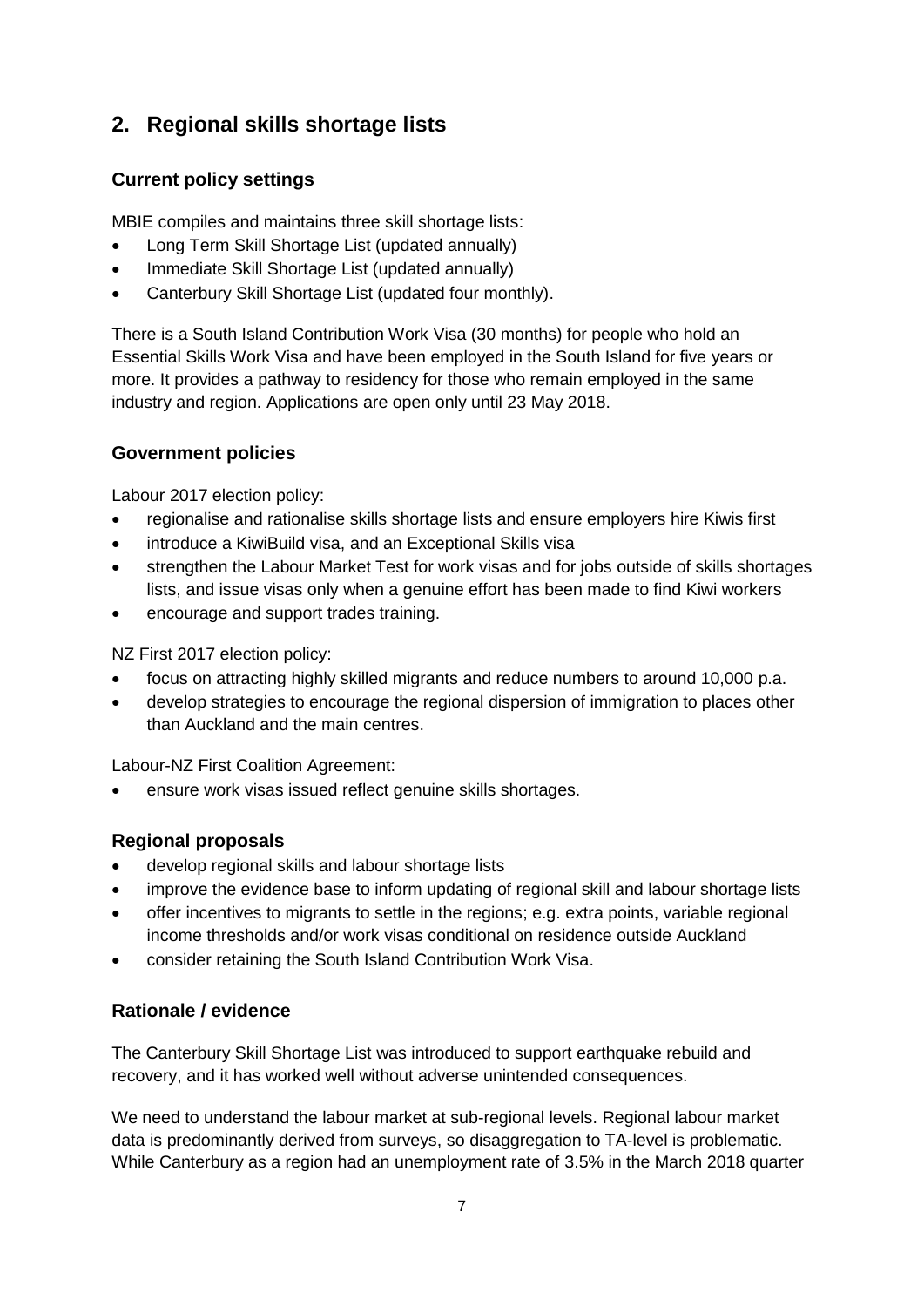(cf. 4.4% for New Zealand as a whole), modelling indicates an actual unemployment rate in Canterbury outside Christchurch City that is considerably lower than this.

A South Canterbury labour market survey was conducted in 2016. Skill shortages are in both low-skilled and high-skilled occupations.

With unemployment so low, we cannot find people to fill jobs, which is limiting our communities' business aspirations and potential to generate wealth (and additional tax revenue).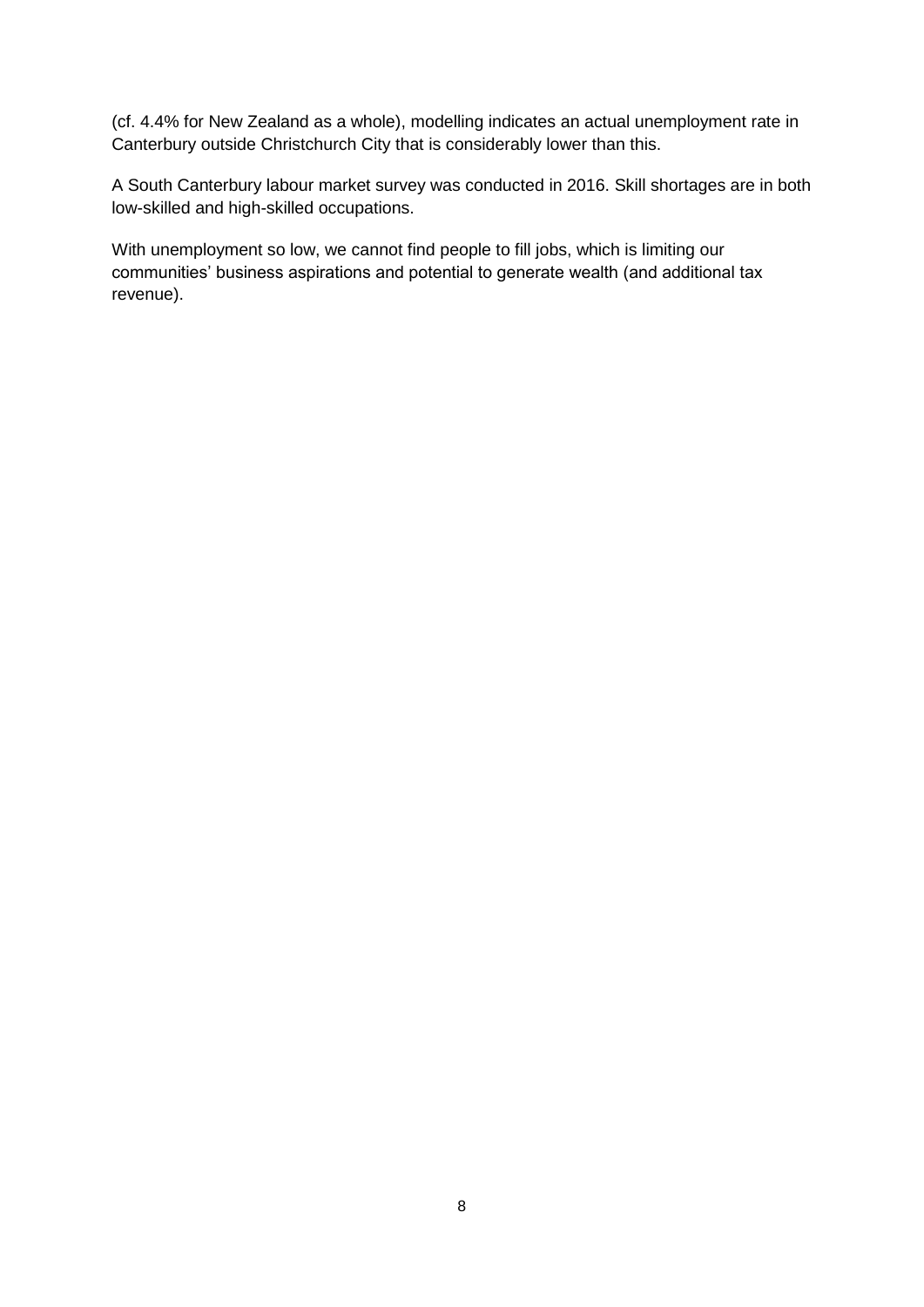# <span id="page-8-0"></span>**3. Income thresholds**

## **Current policy settings**

#### Skilled Migrant Category (from 15 January 2018):

| Threshold at ANZCO 1-3         | \$24.29+ per hour (or equivalent annual salary) |
|--------------------------------|-------------------------------------------------|
| Threshold at ANZCO 4-5         | \$36.44+ per hour (or equivalent annual salary) |
| Threshold to earn bonus points | \$48.58+ per hour (or equivalent annual salary) |

#### Essential Skills Category (from 15 January 2018):

| Threshold for mid-skilled, ANZCO 1-3                                   | \$20.65+ per hour (or equivalent annual salary) |
|------------------------------------------------------------------------|-------------------------------------------------|
| Threshold for higher skilled in any<br>occupation, including ANZCO 4-5 | \$36.44+ per hour (or equivalent annual salary) |

## **Government policies**

Labour Party 2017 election policy:

• no specific policies

NZ First 2017 election policy:

• no specific policies

Labour-NZ First Coalition Agreement:

• no specific commitments.

### **Regional proposals**

- set income thresholds for each region against actual average wages by occupation by skill level in that region
- review ANZCO levels against occupations in consultation with industry and unions
- use variable income thresholds to incentivise migrants to settle in regions outside Auckland – i.e., the calibration should not be against absolute levels of income, but against regional levels of income.

- Concerns have been raised across some industries that the ANZCO skills ratings do not align with the levels of skills required.
- Average weekly income by region (Household Labour Force Survey, year to June 2017)

| Canterbury                              | \$799 |
|-----------------------------------------|-------|
| Nelson, Tasman, Marlborough, West Coast | \$731 |
| Otago                                   | \$695 |
| Southland                               | \$719 |
| <b>New Zealand</b>                      | \$811 |
| Auckland                                | 8868. |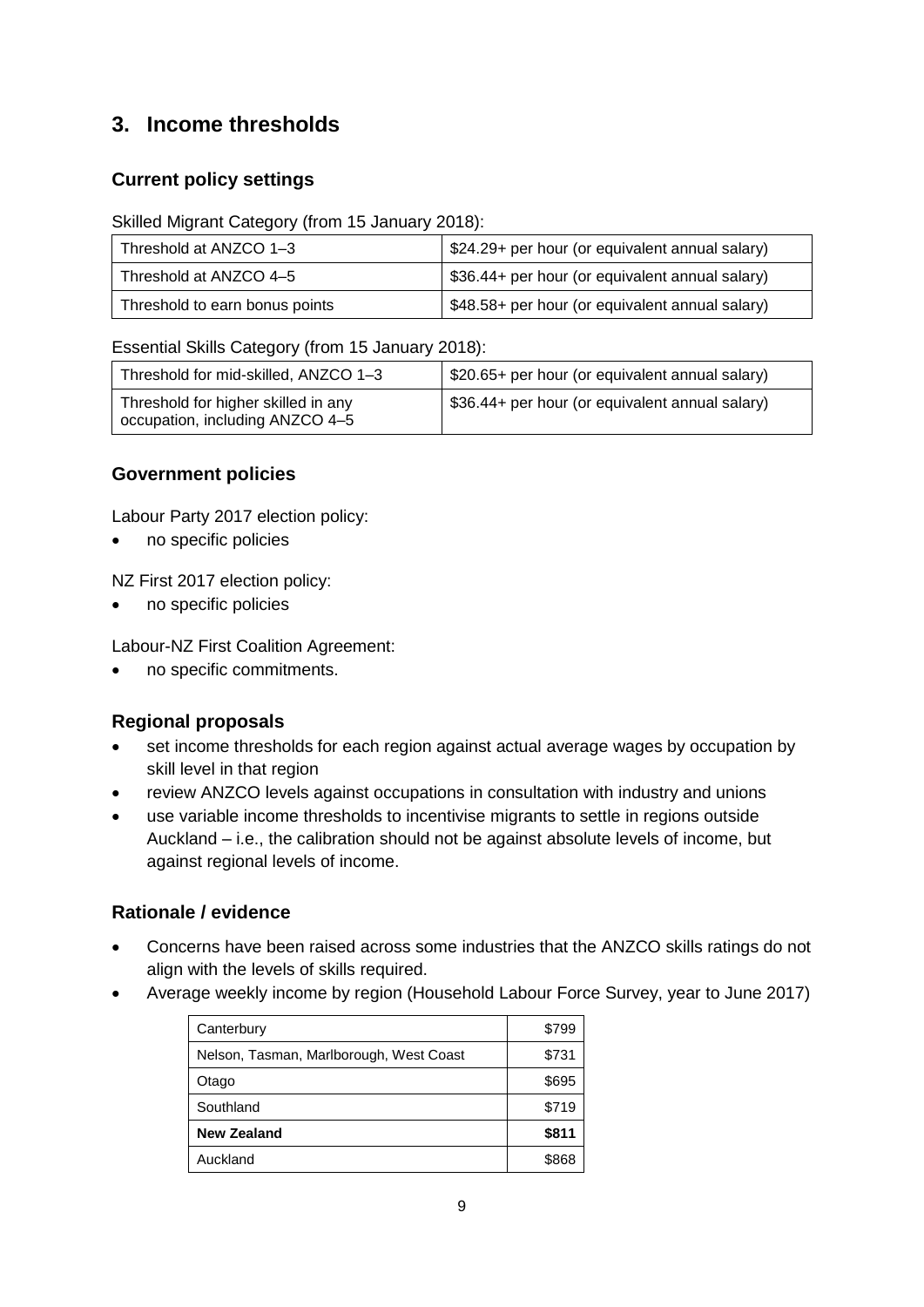# <span id="page-9-0"></span>**4. Time limits and stand-downs**

## **Current policy settings (from 14 January 2018)**

Essential Skills Work Visa:

- lower skilled: one year, renewable up to a maximum of three years
- mid-skilled: three years
- higher-skilled: five years.

Long-term Skills Shortage Visa:

• 2.5 years, with the opportunity to apply for permanent residency after two years.

#### **Government policies**

Labour-NZ First Coalition Agreement:

• ensure work visas issued reflect genuine skills shortages.

#### **Regional proposals**

- review time limits and stand-down periods in relation to income thresholds and regional skill shortage lists, and consider regional policy settings (like the South Island Contribution Work Visa)
- develop policy through consultation with Mayors and key industries on the impact of churn in migrant labour – e.g.:
	- o training and health and safety in the workplace
	- o educational achievement for children of migrant workers
	- o social cohesion in local communities.

#### **Rationale / evidence**

When considering newcomer and migrant settlement, Canterbury's Mayors are focused on two objectives: skilled workers, and cohesive communities. Churn in migrant workers is undesirable on both counts, and is unlikely to impact positively on the lives of migrant workers and their families.

New Zealand can learn from the experience of European countries with *Gastarbeiter* ('guest workers'): "We sent out the call for workers, but what came were people" (Max Frisch).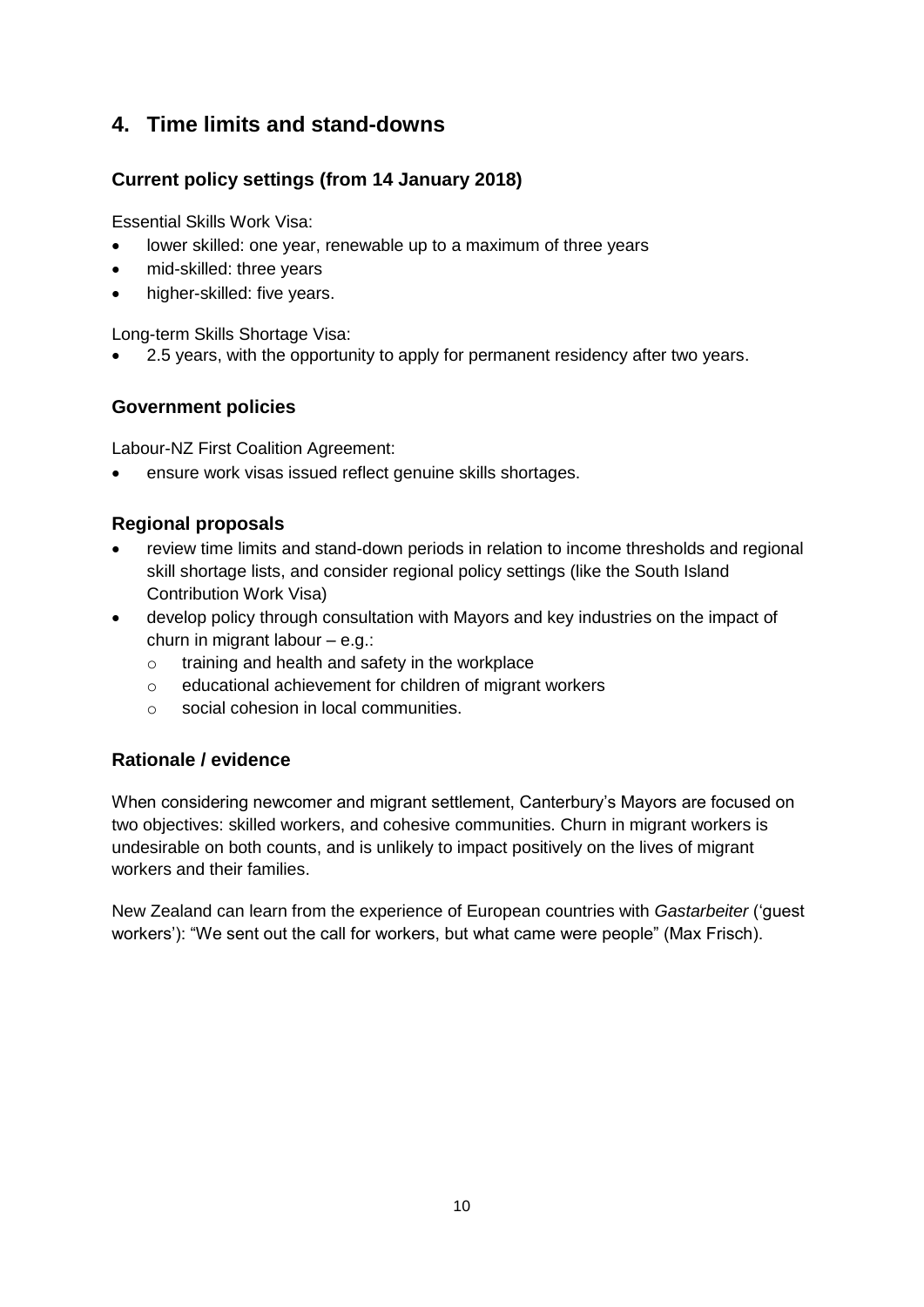# <span id="page-10-0"></span>**5. Investor resident category**

## **Current policy settings**

Investor 1 Resident Visa:

- an applicant must invest \$10m into an acceptable investment in New Zealand for a minimum three-year period
- the applicant must spend 44 days in New Zealand in each of the final two years of the three-year investment period, 88 days at any time over the three-year investment period if they have invested a minimum of NZ\$2.5 million in growth investments.

Investor 2 Resident Visa:

- the applicant must invest \$3m into an acceptable investment in New Zealand for a fouryear period
- the applicant must spend 146 days in each of the final three years of the four-year investment period, or the 438-day qualifying period can be split unevenly over the fouryear period if \$750k is invested in growth funds
- a quota of 400 applications per annum applies.

## **Government policies**

Labour Party 2017 election policy:

- increase the minimum investment required to \$5 million for the Investor Visa and \$15 million for the Investor Plus Visa
- require at least the minimum investment amount to be invested in Government-issued infrastructure bonds
- double the minimum investment period to eight years for the Investor Visa and six years for the Investor Plus visa with residency only available after that period if investment criteria are met
- offer faster pathways to residency for investors who make additional productive investments that help to grow businesses and create jobs.

## **Regional proposals**

- consider creating a fund with groups of 20-30 Investor 2 applicants at a time, supplemented by institutional investors
- the resulting fund (say, \$150m) could be used for infrastructure projects of regional and/or national significance
- investors participating in the fund could then apply for visas under Investor 2 requirements but benefit from the easier residential requirements of the Investor 1 Resident Visa
- the fund would need to generate a commercial return and would need a mixed portfolio in order to do this
- institutional investors could expect a slightly higher share of financial returns generated by the fund, as individual investors would get the benefit of qualifying for a visa with a less onerous residency requirement.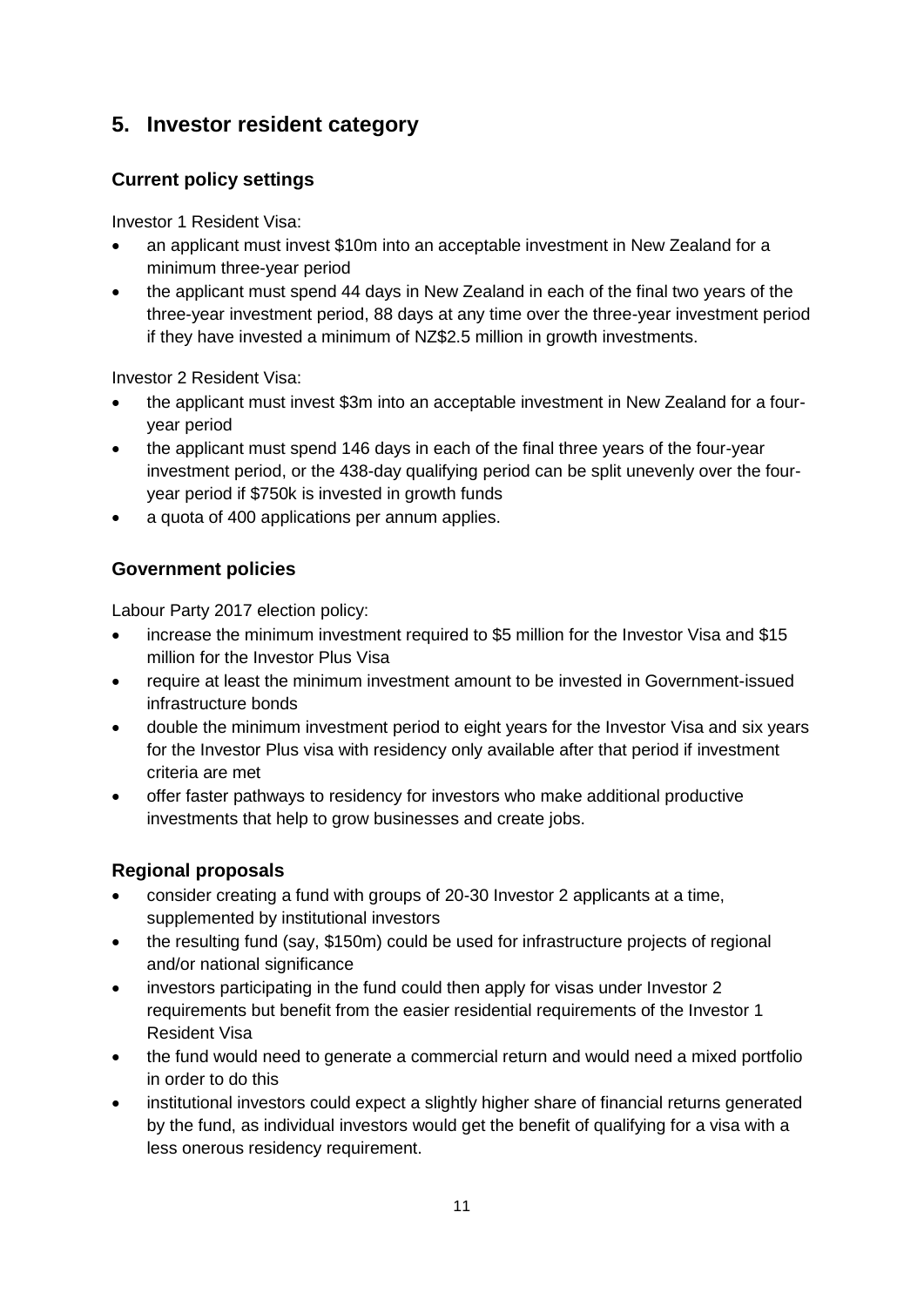- The Investor 2 Resident Visa has been under-subscribed and could deliver better value to NZ Inc.
- The requirement to spend 438 days in New Zealand over the four-year period is onerous and is not attracting the sort of international business person the scheme was designed to bring to New Zealand.
- There is precedent for investors accepting lower returns in order to meet residency requirements. In Canada, for example, there is a scheme that requires a proportion of the qualifying investment to be put into the State of Quebec for five years, effectively as an interest-free loan to the State.
- Christchurch City Council has previously established that ASEAN Advisory and Malcolm Pacific Immigration are prepared to work on developing and promoting such a fund.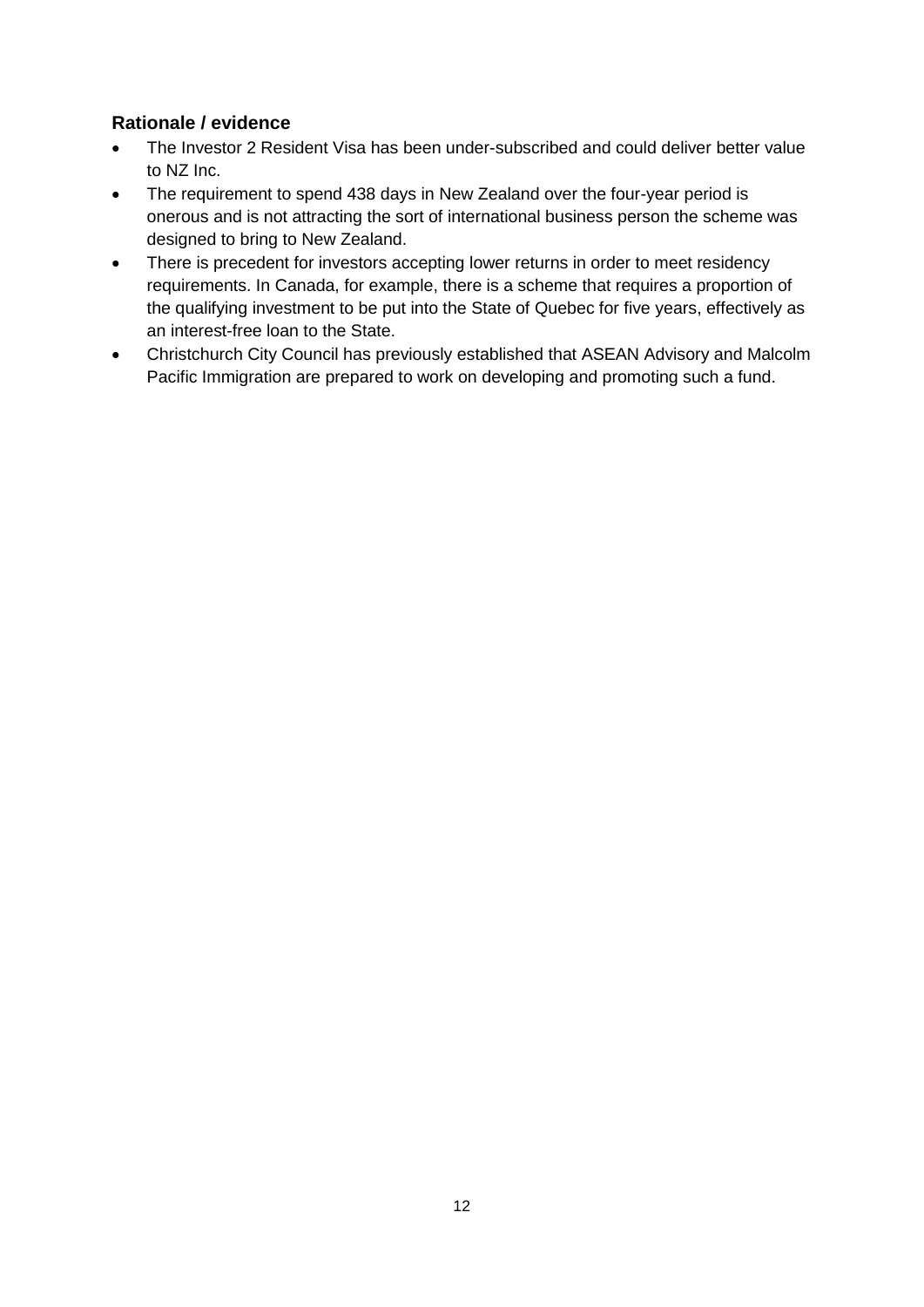# <span id="page-12-0"></span>**6. Pathways to permanent residency**

## **Current policy settings**

Long-Term Skills Shortage Work Visa:

• a visa is granted for up to 2.5 years, with an opportunity to apply for Permanent Residency after two years.

Essential Skills Work Visa:

• application may be possible through the Skills Migrant Resident Visa (points based).

#### **Government policies**

Labour Party 2017 election policy:

- remove the Skilled Migrant Category bonus points currently gained by studying or working in New Zealand and standardise the age points to 30 for everyone under 45
- introduce an Exceptional Skills Visa to enable people with exceptional skills and talents that will enrich New Zealand society — not just its economy — to gain residency.

#### **Regional proposals**

• Consider retaining Skilled Migrant Category bonus points for those who have studied and worked in New Zealand and who commit to continuing to live and work in the South Island (for *x* years).

- Many regions (including Canterbury) do not have the problems with housing, transport and other infrastructure that have occurred with the rapid growth of migration into Auckland.
- Canterbury, for example, needs skilled workers, now and in the future.
	- $\circ$  Up to 41% of our international graduates aspire and stay and work after they complete their study.
	- $\circ$  Around 20% of full-fee paying international students gain permanent residency.
	- o 43% of skilled migrant category principal applicants were previously on a student visa in Canterbury.
- For sustainable regional development, we need people and incentives to encourage skilled migrants to settle permanently in our regions.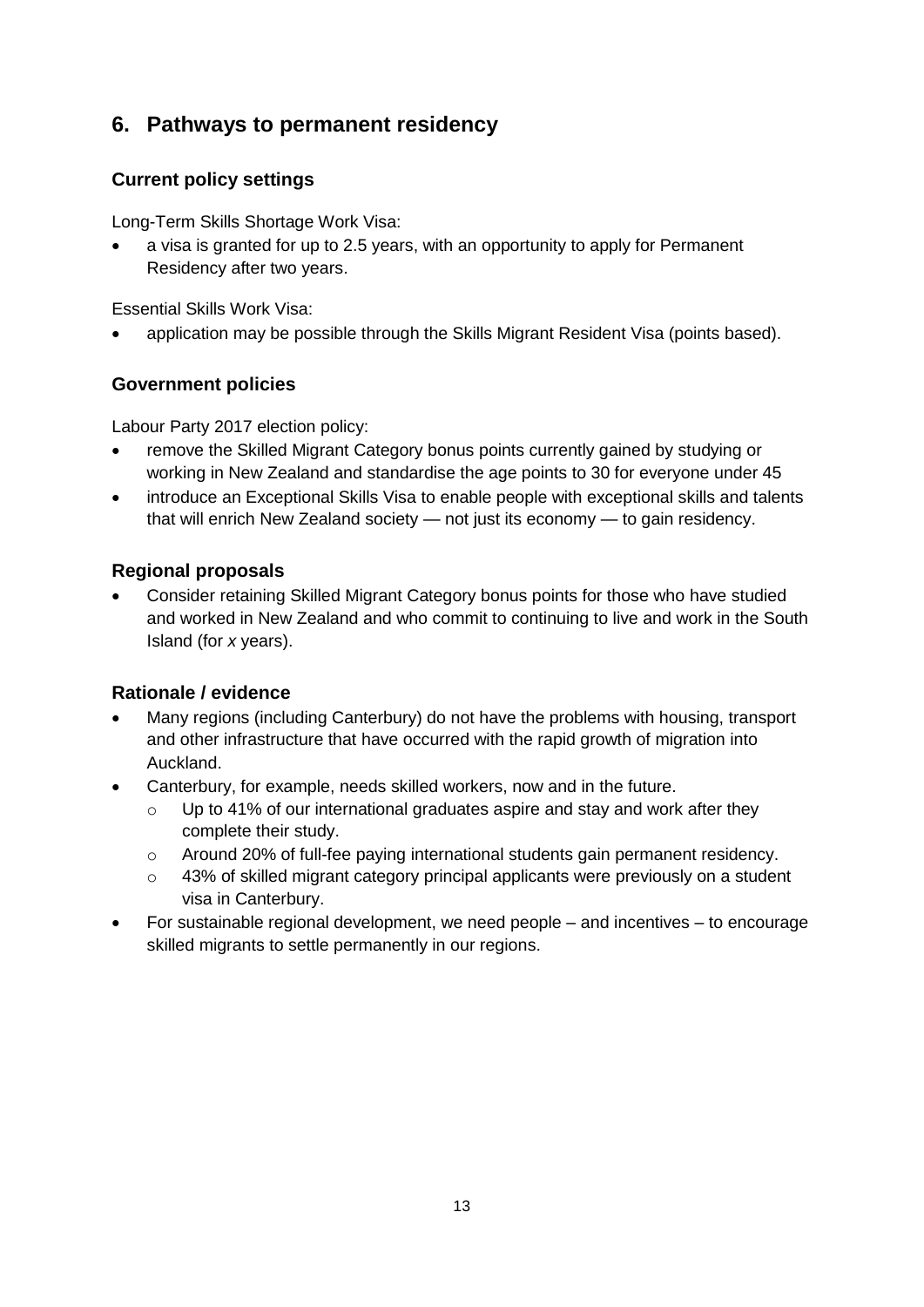# <span id="page-13-0"></span>**7. Parent category resident visas**

### **Current policy settings**

• Since May 2017, selections from the Expression of Interest pool have been suspended. A review is to be completed by June 2018.

#### **Government policies**

Labour Party 2017 election policy:

• no specific policies

NZ First 2017 election policy:

• ensure immigration under 'family reunion' is strictly controlled.

#### **Regional proposals**

- As part of the review, consider the following options for Parent Category residence visas:
	- o conditional on continued sponsorship from children working in New Zealand
	- $\circ$  qualifications on access to public health services
	- o increase the residence requirement for NZ Superannuation eligibility
	- $\circ$  pre-purchase of ESOL tuition at the maximum charge for those who are not able to speak English at all, or who do not take an approved test.

- Particularly for skilled migrants who grew up under the People's Republic of China onechild policy, closing off the Parent Category resident visa is a significant obstacle to staying in New Zealand long term and raising their families here. At some point they may feel it is their duty to return to China and care for ageing parents.
	- We recognise past difficulties with this visa category, including:
		- o subsequent breakdown in family sponsorship
		- o older migrants not speaking or learning English and not integrating into host communities
		- o potential impact on public health services and NZ Superannuation.
- We think policy can be designed to mitigate the risk of these unintended consequences.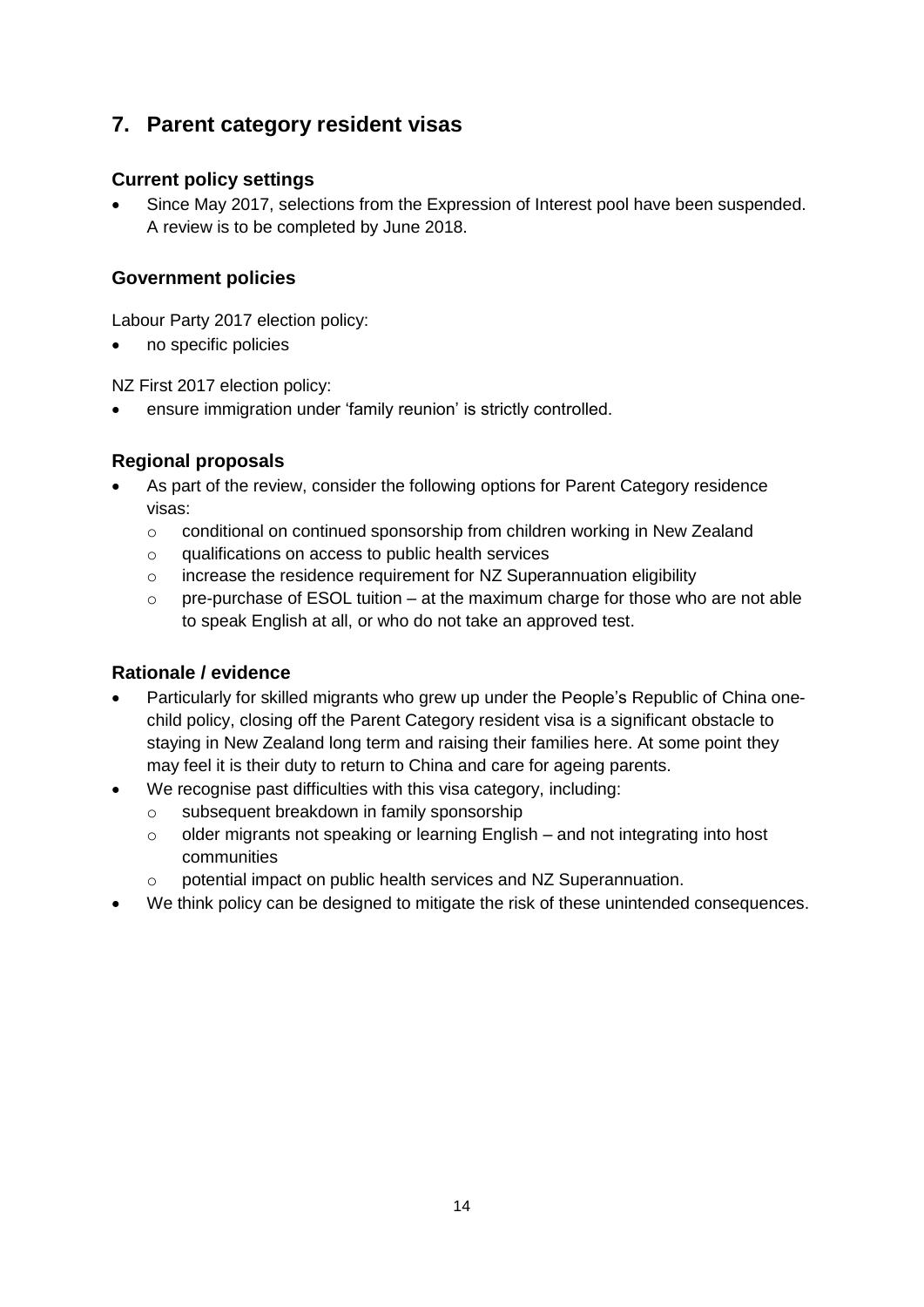# <span id="page-14-0"></span>**Appendix: Background and context**

# <span id="page-14-1"></span>**Canterbury Mayoral Forum**

- The Mayoral Forum comprises the Mayors of the 10 territorial authorities (TAs) in Canterbury, from Kaikōura in the north to Waitaki in the south, and the Chair of the regional council (Environment Canterbury).
- The Mayoral Forum is the primary mechanism for delivering on the Canterbury Local Authorities' Triennial Agreement. It is supported by a Chief Executives Forum, Policy, Corporate and Operations Forums and regional working groups, and a permanent secretariat hosted by the regional council.

# <span id="page-14-2"></span>**Canterbury region**

- Canterbury is New Zealand's largest region by land area, and second largest region by population (after Auckland).
- Canterbury has an estimated resident population of 612,000 (June 2017) 55% of the population of the South Island, and 13% of New Zealand's total population.
- Canterbury generates around 13% of national GDP.

# <span id="page-14-3"></span>**Canterbury Regional Economic Development Strategy (CREDS)**

- The Mayoral Forum developed the CREDS in partnership with the Canterbury Employers' Chamber of Commerce, ChristchurchNZ, Te Rūnanga o Ngāi Tahu and the Committee for Canterbury, and in consultation with key industry sectors and other stakeholders with 'skin in the game'.
- The Forum launched the strategy in August 2015, and refreshed it for the 2017–19 local government term in June 2017.<sup>2</sup>
- Central government has partnered with the Mayoral Forum through the Regional Growth Programme since May 2016.
- The CREDS has seven interdependent work programmes.



<sup>2</sup> <http://canterburymayors.org.nz/creds/>

-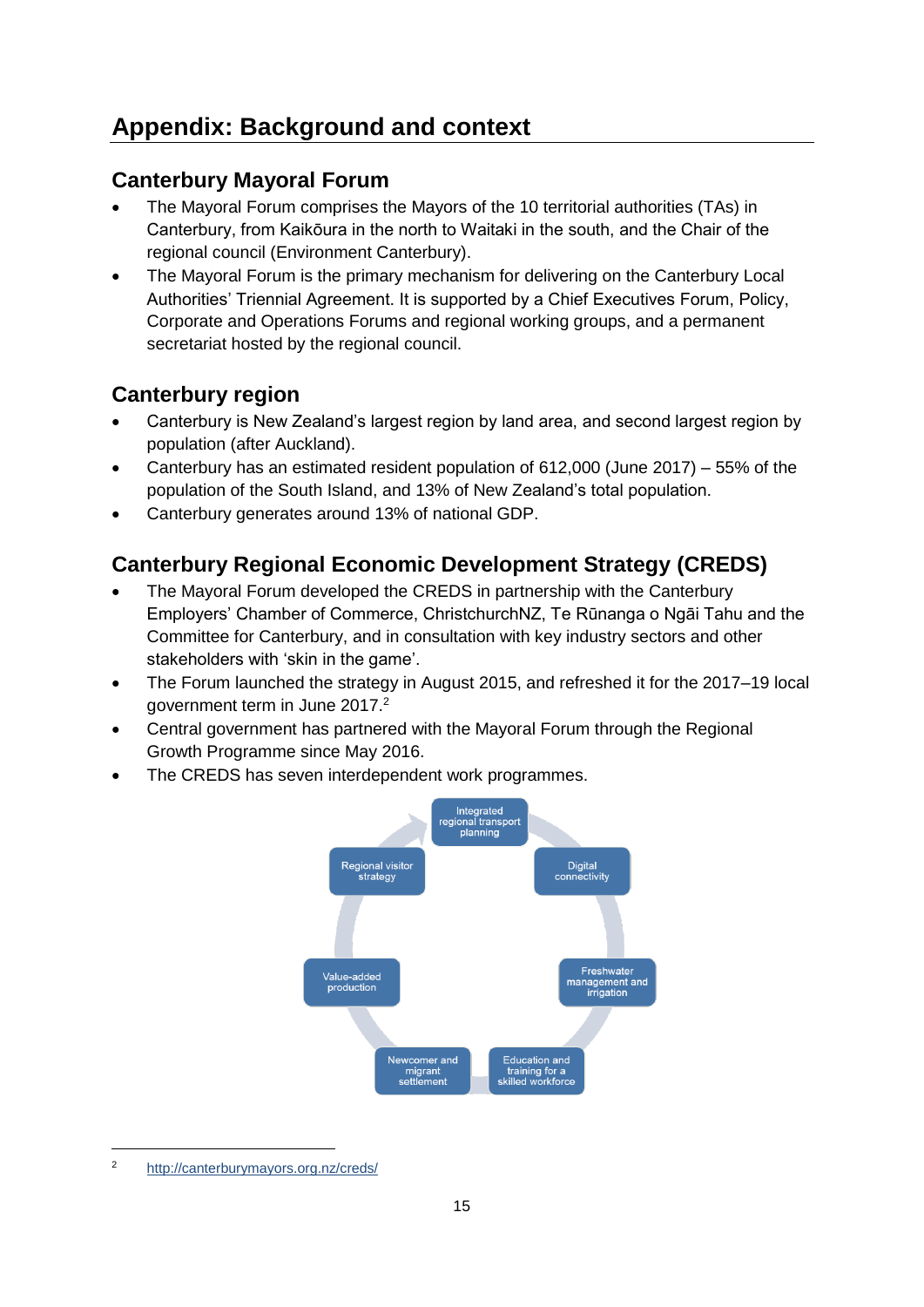## **Regional (20-year) vision**

*A region making the most of its natural advantages to build a strong, innovative economy with resilient, connected communities and a better quality of life for all.*

## **Over-arching objectives for 2017–19**

- 1. Position the Canterbury region for long-term, sustainable prosperity
- 2. Complete/progress earthquake recovery and re build in greater Christchurch and in North Canterbury
- **3. Attract and retain businesses, capital, skilled workers, students and visitors**
- 4. Strengthen and capitalise on interdependencies between the Christchurch and Canterbury economies.

Policy on international education and immigration relates particularly closely to CREDS work programmes on:

- **education and training for a skilled workforce**
- **newcomer and migrant settlement (skilled workers, cohesive communities).**

## **Objectives: Education and training for a skilled workforce**

- Canterbury has an appropriately skilled and educated workforce
- Business, education and local government sectors are aligned, working together to make Canterbury a great place to study, live and work.
- Education and training institutions deliver an integrated education programme that maximises benefits to the institutions and to Canterbury.

#### *Why we care*

- We want to keep our young people in the region and ensure they have the knowledge and skills to secure rewarding, productive work now and in the future (a higher wage, higher skill economy).
- We want to attract international students to our schools and tertiary education organisations. Research undertaken by University of Canterbury students for the Mayoral Forum in Beijing during November–December 2017 indicated the importance of student exchanges and international education at school level, in order to attract international post-graduate students and skilled workers.

### *Priority actions 2017–19*

- Support youth transition to the workplace and reduce the NEET rate across the region through strengthening partnerships between education organisations and businesses
- Increase the number of international students attending Canterbury education organisations, and broaden the focus beyond current source markets
- Identify opportunities to support businesses with language and cultural competence to expand or enter into trade with Asia

### *What we are doing*

• In partnership with the Ministry of Social Development, Aoraki Development is leading a pilot Youth Transitions programme in South Canterbury, and extending this to mid-Canterbury in mid-2018.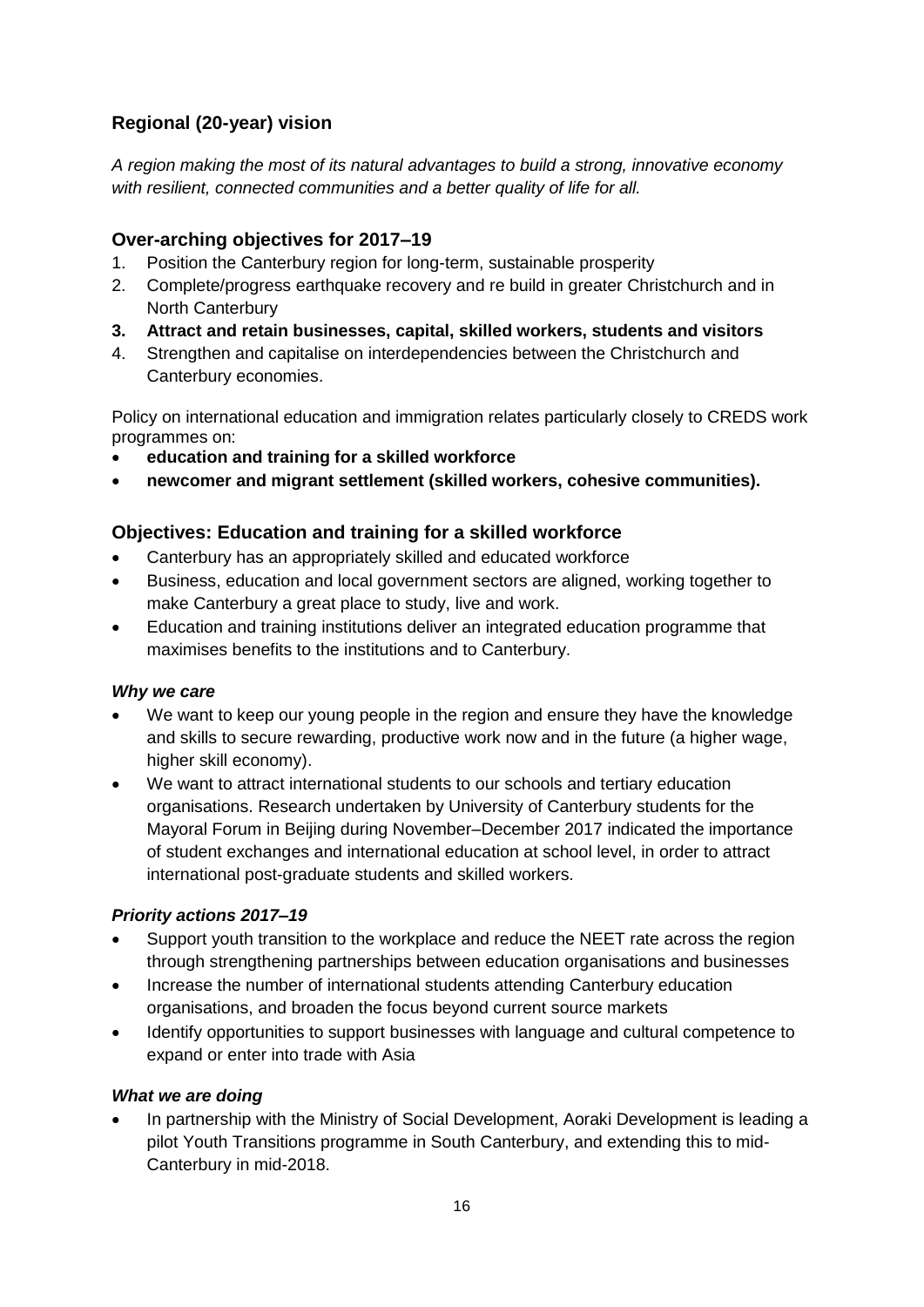• With funding from the Regional Growth Programme, we are extending the Job Ready programme with international student graduates from Christchurch to the whole region (2018–19).

#### **Objective: Newcomer and migrant settlement**

Skilled workers, cohesive communities: newcomers and migrants are attracted to Canterbury and feel welcomed and supported to settle quickly and well, contribute in the workforce and call Canterbury home.

#### *Priority actions 2017–19*

- Participate in Immigration New Zealand's Welcoming Communities pilot programme
- Continue to advocate with government on policies affecting migrants and the availability of skilled workers for Canterbury employers.

#### *Why we care*

Canterbury, and the South Island generally, has a lower rate of unemployment than the North Island, and Canterbury outside Christchurch City has a lower unemployment rate than the region as a whole.



*Source: Statistics New Zealand*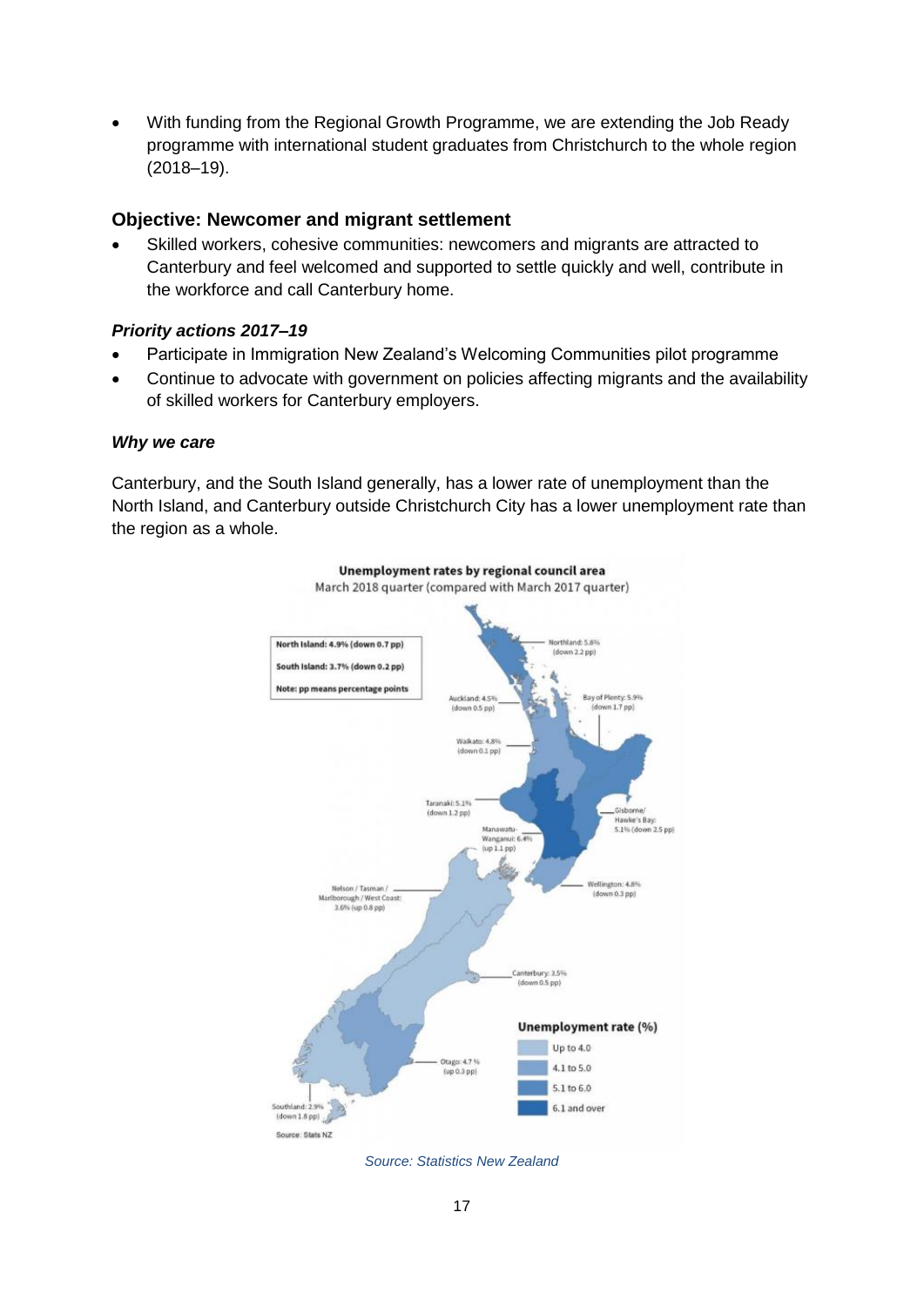Canterbury's population also has a higher median age than New Zealand's total population.



The region's median age is projected to increase to 43.5 years by 2043, but seven of the 10 territorial authorities will have median ages higher than the overall median age for Canterbury.<sup>3</sup> On Statistics New Zealand's medium projection, people aged over 65 years will comprise more than 25% of the estimated resident population in six of ten districts in Canterbury by 2043.<sup>4</sup>



Skills shortages are a significant risk to high-value production across all districts within our region.

As Canterbury's population ages, we are increasingly dependent on net migration to meet skills shortages and maintain the viability of our towns and communities. Canterbury welcomes migrants – whether Kiwis moving here from other regions or returning home from overseas, or international migrants.

-

 $3$  The three TAs with a projected median age younger than that for the region as a whole are Christchurch City, and the Selwyn and Ashburton Districts.

<sup>&</sup>lt;sup>4</sup> On the 50<sup>th</sup> percentile (median) projection, 23% of New Zealand's total population is projected to be aged 65+ years by 2043.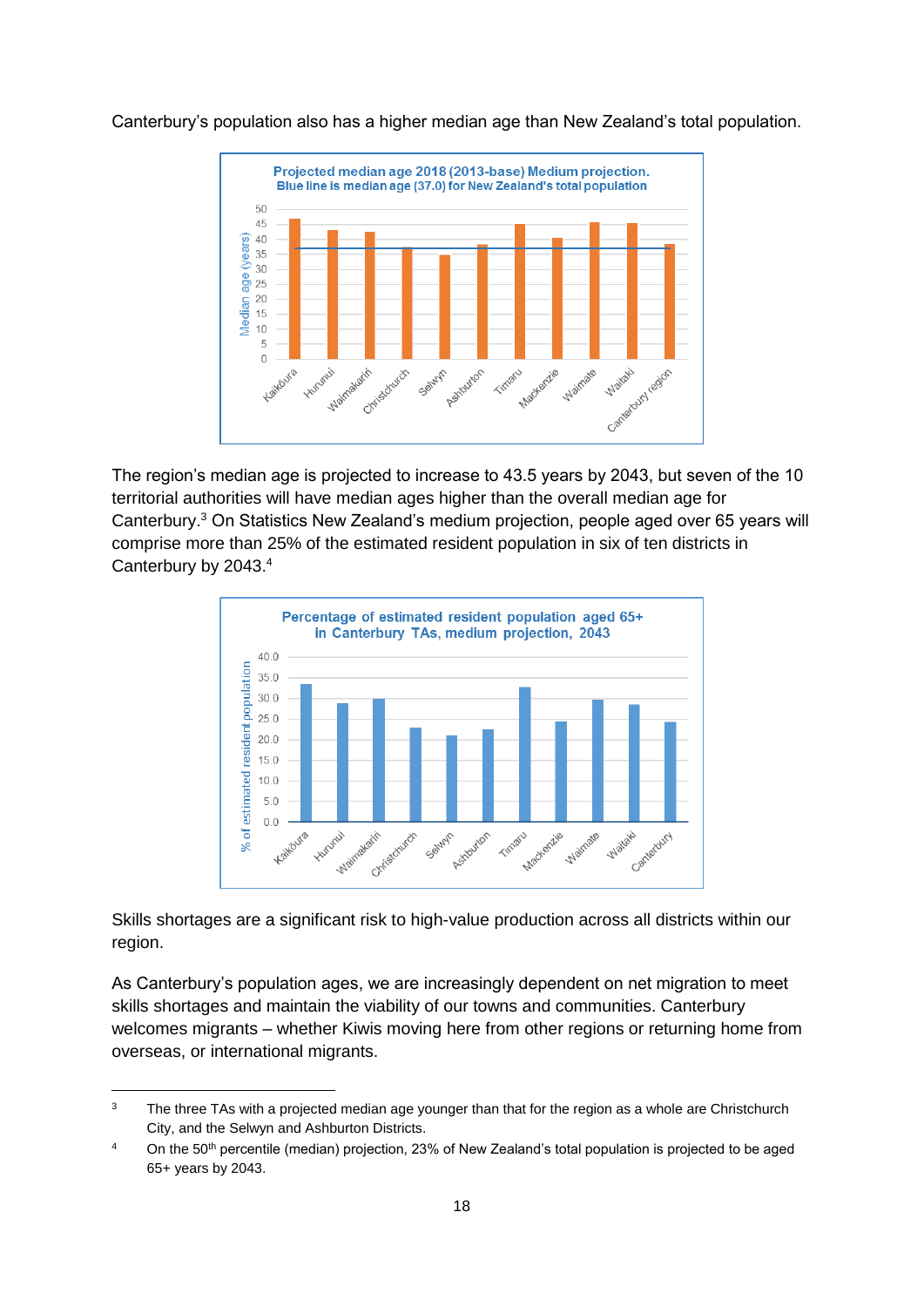



Modelling by the Canterbury Development Corporation (2017) indicated that Christchurch will have a 73,000 labour shortage gap by 2031. For Canterbury to maintain even modest economic growth we need, at a minimum, 105,989 migrants (from New Zealand and overseas) over the next 15 years – equivalent to 6,600 new people moving to the region each year. This is similar to post-quake migration levels and well above historic levels of around 3,500 new people each year. By occupation, the need for new workers to replace those retiring is in **both high-skilled and low-skilled occupations**.

Projections by Statistics New Zealand indicate a one-in-three chance of population decline by 2068, but this will play out differently across New Zealand's regions and communities. We anticipate increasing global competition for skilled labour, and want central government to work with the regions on a planned approach to population policy that responds to both current and future needs.

Canterbury's Mayors are mindful that achieving good settlement outcomes requires adjustment on the part of host communities, as well as by migrants themselves. For this reason, the CREDS work programme on newcomer and migrant settlement focuses on ensuring both good settlement outcomes for newcomers and cohesive communities.